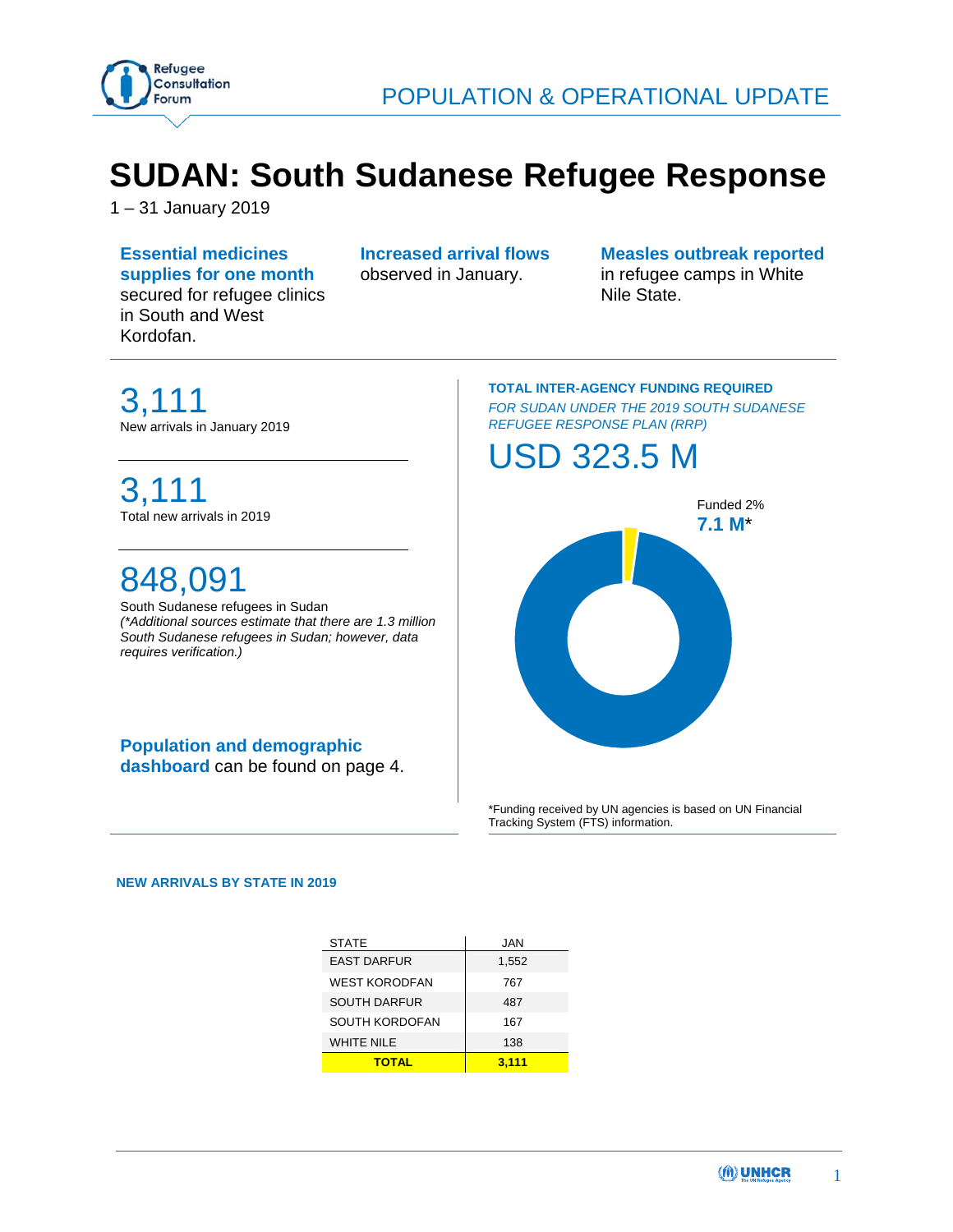

## Population Update

- **OVER 3,000 REFUGEES ARRIVED IN SUDAN IN JANUARY**  The majority of refugees arrived in East Darfur (1,552), followed by West Kordofan (767), South Darfur (487), South Kordofan (167) and White Nile (138). The increased new arrival flows follow the re-opening of roads in South Sudan along the border. New arrival rates were the lowest in 2018 since the start of the conflict in South Sudan in December 2013, with 33,117 individuals arriving in Sudan. Inter-agency partners estimate a total of 50,000 new arrivals in 2019.
- **BIOMETRIC (INDIVIDUAL) REGISTRATION INITIATED FOR NEW REFUGEE ARRIVALS IN AL LAIT LOCALITY, NORTH DARFUR** – UNHCR and the Government of Sudan's Commission for Refugees (COR) registration teams have registered 1,939 newly arrived individuals in 8 of 11 refugee settlement locations in Al Lait. This brings the total refugee population in Al Lait to 16,549 individuals. The exercise is anticipated for completion in February.

### Operational Update

- **SUSPECTED MEASLES CASES REPORTED IN CAMPS IN WHITE NILE STATE** Over 60 cases among both refugee and host communities have been reported in White Nile State clinics, with 55 of these cases reported in January in Al Redis II, Al Kashafa and Jouri camps. The State Ministry of Health and the World Health Organization (WHO) are leading on surveillance, laboratory support and case management. Measles vaccine coverage in the affected refugee camps is less than 50 per cent. With low vaccination coverage, displaced populations are more vulnerable to measles outbreaks, especially in overcrowded settings. A measles vaccination campaign in White Nile refugee camps is planned for mid-February.
- **LIVESTOCK INTERVENTIONS AND VOCATIONAL TRAINING IMPROVED ACCESS TO INCOME FOR REFUGEE AND HOST COMMUNITY WOMEN IN KARIO AND AL NIMIR CAMPS IN EAST DARFUR** – El Ruhama Organization distributed 10 cows to 10 women-headed refugee and host community households in Kario camp. Chicken flocks were also distributed to 25 refugee women living in the camp. These livestock interventions will provide targeted families with increased household income to meet basic needs, while also strengthening household food security and nutrition outcomes through the consumption of dairy, eggs and meat. El Ruhama has also initiated tailoring-training programmes for 20 women-headed refugee households in Al Nimir camp, and 5 women-headed households from the host community to support peaceful coexistence and broader community resilience goals. The women are learning how to manufacture school uniforms, and will receive materials, tools and market access support to enable them to start their businesses before the start of the 2019 school year.
- **VULNERABLE REFUGEE CHILDREN SUPPORTED THROUGH HOME VISITS AND WINTER CLOTHING DISTRIBUTION ACROSS CAMPS IN WHITE NILE STATE** – State social workers and refugee community volunteers conducted home visits in coordination with Plan International Sudan and the Child Development Foundation (CDF) to distribute winter clothing and school kits to vulnerable refugee children. Over 2,200 unaccompanied and separated children were visited and supported through these initiatives.
- **OVER 560 PRE-SCHOOL AND BASIC-SCHOOL AGED REFUGEE CHILDREN ENROLLED IN ABU JUBAIHA LOCALITY, SOUTH KORDOFAN** – The recent enrollment campaigns were conducted in refugee settlements in Qurayd and Gedeid and were led by the State Ministry of Education (SMoE) and supported by UNICEF. School supplies were also distributed. Classes are currently being conducted in temporary shelters; however, the SMoE has allocated land in both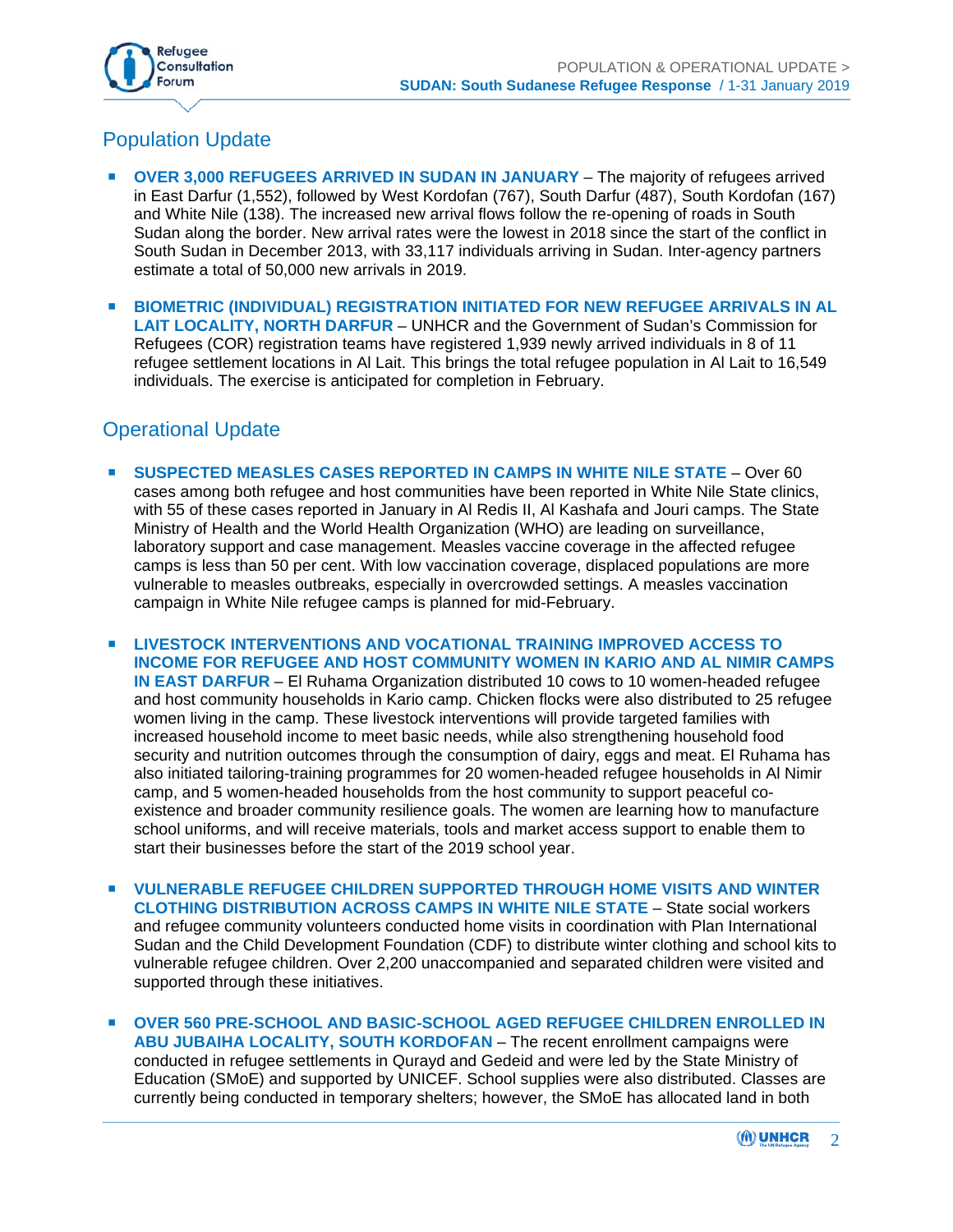

settlement areas for the construction of new schools with work to begin in February. In Dar Batti settlement in El Leri (Talodi locality), UNICEF supported the SMoE to rehabilitate 11 classrooms for improved access to quality education for over 600 refugee students.

- **CATHOLIC AGENCY FOR OVERSEAS DEVELOPMENT (CAFOD) AND THE SUDAN INTERNATIONAL DEVELOPMENT ORGANIZATION (SIDO) CONTINUE LATRINE DESLUDGING ACROSS IN ALL CAMPS IN WHITE NILE** – Um Sangour, Al Agaya and Dabat Bosin camps are now at- or below the minimum emergency standard of 50 persons per latrine. While some improvements have been made across all camps, Al Kashafa has the biggest latrine coverage gap with 158 persons per latrine, followed by Jouri (130 persons), Al Redis I (123 persons), Al Redis II (121 persons) and Khor Al Waral (94 persons).
- **WATER TRUCKING TO BEGIN FOR REFUGEES AND HOST COMMUNITIES IN GEDIED, SOUTH KORDOFAN** – UNICEF has agreed to provide water trucking support for two months benefitting over 2,000 people from both the refugee and host communities at the Gedied settlement. The trucking will be done through the Government of Sudan's Water Environmental Sanitation (WES) programme. CIS recently completed the construction and handover of a new haffir near the Gedied settlement. However, the new haffir will only become functional in the rainy season (May/June), and so the trucking is being used for interim emergency water provision.
- **WELTHUNGERHILFE (WHH) INITIATES NEW WATER SUPPLY PROJECT IN AL LAIT LOCALITY** – Geophysical surveying and borehole planning will begin in Al Lait Town, Haskanita and Dalil Babiker, which are home to over 7,500 South Sudanese refugees. Most of the current boreholes in Al Lait locality are in disrepair, with generators and submersible pumps in need of frequent repairs or replacement.
- **WORLD VISION INTERNATIONAL (WVI) SUPPORTS FOOD SECURITY AND INCOME GENERATION FOR 300 REFUGEE WOMEN AT BEILEL IDP CAMP, SOUTH DARFUR** – The women were assisted through 30 women's groups at the refugee settlement with the provision of veterinary health products for livestock and with grinding mills. The initiative is part of WVI's food security and livelihoods project for income generating activities for refugees, IDPs and host communities at Beilel IDP camp.
- **FIRE DAMAGES SHELTER AND BELONGINGS OF 41 REFUGEES AND HOST COMMUNITY MEMBERS IN BABANUSA TOWN, WEST KORDOFAN** – The fire broke out on 16 January. UNHCR provided emergency shelter kits and non-food items (NFIs) to the eight affected families. UNHCR is working with the World Food Programme (WFP) to support the distribution of emergency food assistance for the affected families. Babanusa Town is home to 1,344 refugees (approximately 268 households).

 **ONGOING CASH AND FUEL SHORTAGES CONTINUE TO IMPACT RESPONSE DELAYS** – Cash shortages reported in November and December continue and are driving implementation delays for refugee assistance projects in all refugee locations, especially for procurement and monitoring activities, as well as for the implementation of cash-based interventions. The situation is compounded by rising inflation and ongoing fuel shortages. Water system functionality has been hard hit, with generators at pumping stations unable to run due to a lack of fuel. Ongoing protests have also raised concerns for refugee protection amid escalating civil unrest across Sudan.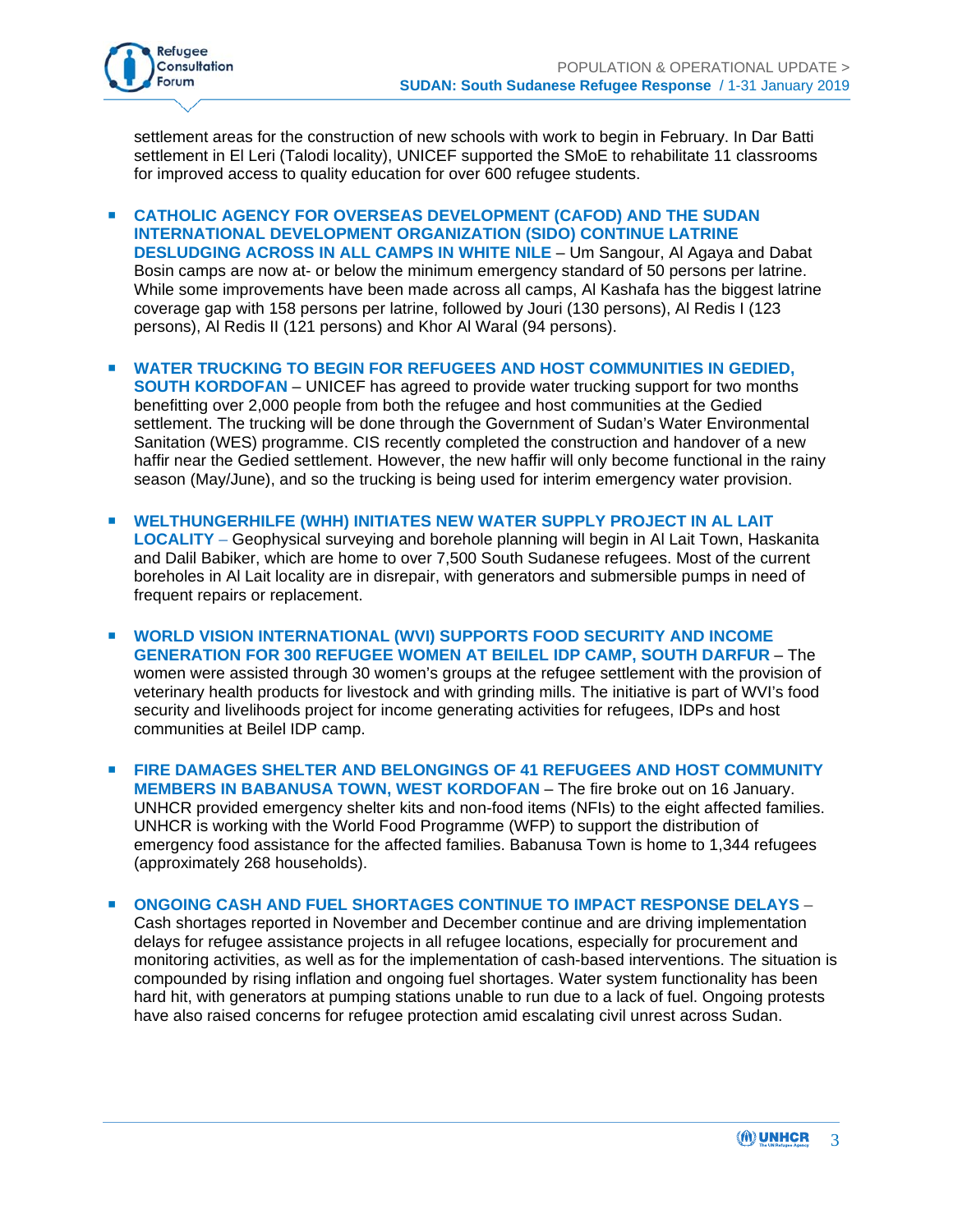

### **Appealing Partners for Sudan's 2019 South Sudanese Refugee Response Plan (RRP)**

- Adventist Development and Relief Agency (ADRA)
- American Refugee Committee (ARC)
- Al Manar Voluntary Organiation (AMVO)
- Catholic Agency for Overseas Development (CAFOD)
- CARE International Switzerland (CIS)
- Concern Worldwide
- Food & Agriculture Organization of the United Nations (FAO)
- Global Aid Hand (GAH)
- International Organization for Migration (IOM)
- Islamic Relief Worldwide (IRW)
- Mercy Corps
- Nada El Azhar for Disaster Prevention and Sustainable Development (NADA)
- Norwegian Church Aid (NCA)
- OXFAM US
- Plan International Sudan
- Relief International
- Save the Children International
- United Methodist Committee on Relief (UMCOR)
- United Nations Development Programme (UNDP)
- United Nations Refugee Agency (UNHCR)
- United Nations Industrial Development Organization (UNIDO)
- United Nations Children's Fund (UNICEF)
- United Nations Population Fund (UNFPA)
- United Peace Organization (UPO)
- Welthungerhilfe (WHH)
- World Food Programme (WFP)
- World Health Organization (WHO)
- World Vision International (WVI)

#### **For more information contact:**

**Lindsey Amèrica-Simms**, Associate Reporting Officer: americas@unhcr.org

#### **LINKS**

**UNHCR Data Portal for the South Sudan Situation:**  http://data2.unhcr.org/en/situations/southsudan/location/1904